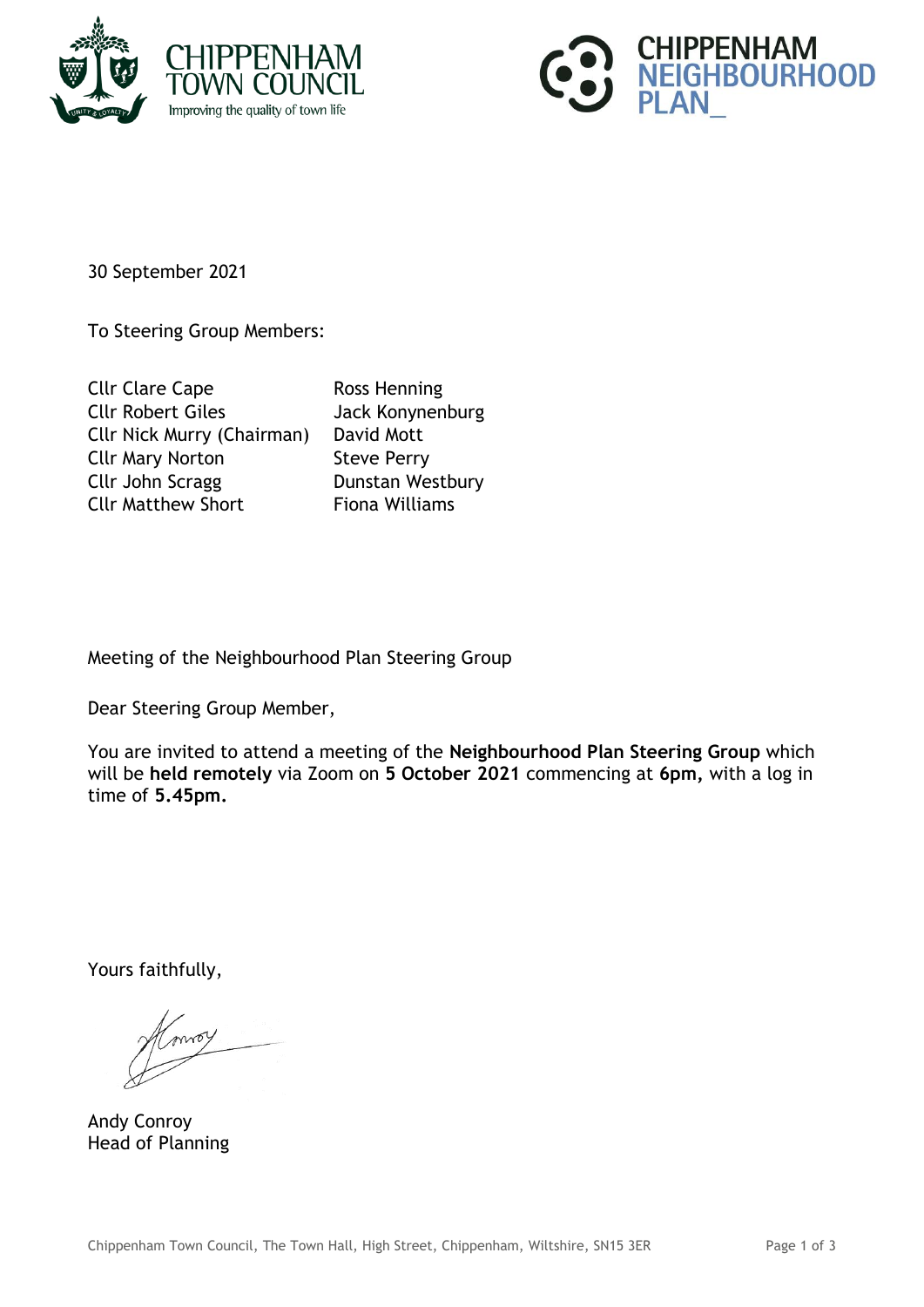## Agenda

## **Neighbourhood Plan Steering Group Meeting – 5 October 2021, 6pm, Remote Meeting (via Zoom)**

| 1. | <b>APOLOGIES FOR ABSENCE</b>                                                                                                                                                                                                                                                                                                                                                                                                                                                                                                                                                                                                                                                                                                                                                                                                                                  |
|----|---------------------------------------------------------------------------------------------------------------------------------------------------------------------------------------------------------------------------------------------------------------------------------------------------------------------------------------------------------------------------------------------------------------------------------------------------------------------------------------------------------------------------------------------------------------------------------------------------------------------------------------------------------------------------------------------------------------------------------------------------------------------------------------------------------------------------------------------------------------|
| 2. | DECLARATION OF INTEREST                                                                                                                                                                                                                                                                                                                                                                                                                                                                                                                                                                                                                                                                                                                                                                                                                                       |
|    | All Members of the Steering Group are reminded to declare any pecuniary or non-<br>pecuniary interests they may have, in accordance with the Town Council's latest<br>approved Code of Conduct                                                                                                                                                                                                                                                                                                                                                                                                                                                                                                                                                                                                                                                                |
| 3. | <b>MINUTES</b>                                                                                                                                                                                                                                                                                                                                                                                                                                                                                                                                                                                                                                                                                                                                                                                                                                                |
|    | To approve as a correct record and to sign the draft minutes of the meeting held on 7<br>September 2021 (copy attached)                                                                                                                                                                                                                                                                                                                                                                                                                                                                                                                                                                                                                                                                                                                                       |
| 4. | <b>CHAIRMAN'S ANNOUNCEMENTS</b>                                                                                                                                                                                                                                                                                                                                                                                                                                                                                                                                                                                                                                                                                                                                                                                                                               |
| 5. | <b>WALPA UPDATE</b>                                                                                                                                                                                                                                                                                                                                                                                                                                                                                                                                                                                                                                                                                                                                                                                                                                           |
|    | Chairman/Planning Officer to update Steering Group Members on recent WALPA actions                                                                                                                                                                                                                                                                                                                                                                                                                                                                                                                                                                                                                                                                                                                                                                            |
| 6. | <b>REVISIONS TO DRAFT PLAN</b>                                                                                                                                                                                                                                                                                                                                                                                                                                                                                                                                                                                                                                                                                                                                                                                                                                |
|    | a) To agree revisions to the Draft Neighbourhood Plan (Version 9) made by the Head<br>of Planning.                                                                                                                                                                                                                                                                                                                                                                                                                                                                                                                                                                                                                                                                                                                                                            |
|    | Main changes to the Plan include:<br>Supporting text to Policy T1 (cycle paths) updated following comments by<br>$\bullet$<br><b>Cycle Network Development Group:</b><br>Table 9.1 high-priority scheme descriptors updated, to move away<br>from shared use (or justify its inclusion if it is advocated)<br>o Changed wording from the term 'cyclists' to 'people cycling'<br>NPPF 2019 paragraph references updated to NPPF 2021 paragraph<br>references<br>Final paragraph of Executive Summary revised to alter tone<br>Policy SCC3 amended to remove reference to use of BMV land unless there<br>are exceptional social, economic or environmental benefits arising as a<br>result of the development<br>Insertion of OS Maps - Figures 1.1, 6.1, 6.2, 8.1, 8.6 & 9.1<br>$\bullet$<br>Links to clean and track changes versions of the document below: |
|    | b) To agree revisions to Annexe 2 - Conservation Area Character Appraisal (Version 3)<br>which have been made by the Head of Planning and Jack Konynenburg. These<br>include numerous text revisions to all chapters and replacement of all old<br>photographs with new.                                                                                                                                                                                                                                                                                                                                                                                                                                                                                                                                                                                      |
|    | Links to clean and track changes versions of the document below:                                                                                                                                                                                                                                                                                                                                                                                                                                                                                                                                                                                                                                                                                                                                                                                              |
|    | c) To agree revisions to Annexe 1 - Chippenham Design Guide (Version 6) in respect<br>of updated NPPF 2021 paragraph references and addition of Paragraph 3<br>pertaining to the National Design Guide, which have been made by the Head of<br>Planning.                                                                                                                                                                                                                                                                                                                                                                                                                                                                                                                                                                                                      |